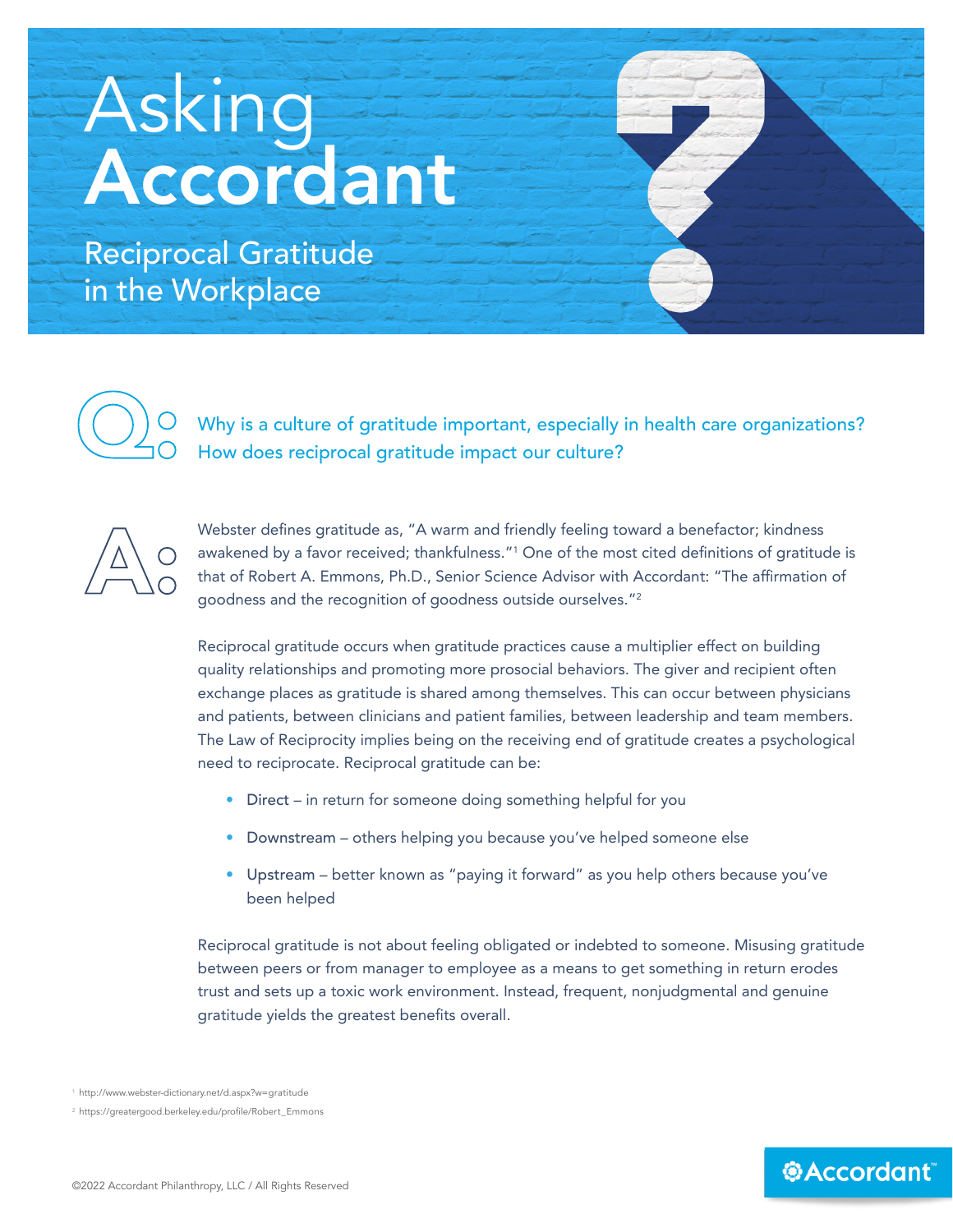Health care staffing shortages and clinician burnout are extreme. Now, possibly more than ever, leadership must create a healthier work environment with gratitude as the foundation. There is a direct correlation between staff appreciation and patient care. The benefits are numerous among all health care stakeholders.

Consider these recommendations. Which ones offer the greatest opportunities for direct and downstream reciprocity based on mutual benefits and impact on outcomes?

1 Familiarize yourself with the various types of gratitude interventions. Include your team in determining which ones will support a healthy work environment. Develop criteria based on interventions that meet your employees' needs.

For example, conduct an informal survey or use sticky notes at the next staff meeting asking questions such as:

- Do you have a favorite gratitude practice?
- Has anyone expressed gratitude to you at the workplace? How did it make you feel? How can we extend this practice and feeling?
- Have you expressed gratitude to others in the workplace? How did it make you feel? How can we extend this practice and feeling?
- How would you want to receive genuine expressions of gratitude (verbally in front of the team, one-on-one or in writing)?

Compile this feedback and have the team identify the top two or three ideas to further cultivate and sustain gratitude.

- 2 Offer gratitude programming that specifically targets your organization's leadership development initiatives or as part of a culture change process. Leadership development programs can assess and identify areas where improvement strategies will have the greatest impact on the work environment and metrics. It's important to choose programs that offer a strength-based approach, grounded through research in positive psychology, neuroscience and gratitude. As part of a culture change process, create a steering committee to establish a cultural baseline, identify associated outcomes and assess current metrics including engagement surveys, patient satisfaction, retention and more. Creating a culture of gratitude is a long value- and vision-focused process that requires continuous practice of newly formed (gratitude) habits that effectively change behaviors.
- $3$  Survey employees and patients to identify top stressors and then determine where gratitude programming and interventions can serve as a coping mechanism, support mental health and strengthen employee-patient relationships. It can be as simple as adding a shared gratitude journal in your break room and encouraging staff members to participate. The same can be done in patient and family waiting rooms. Create a list of videos that impact well-being for work teams and individuals to access. Offer gratitude wellness